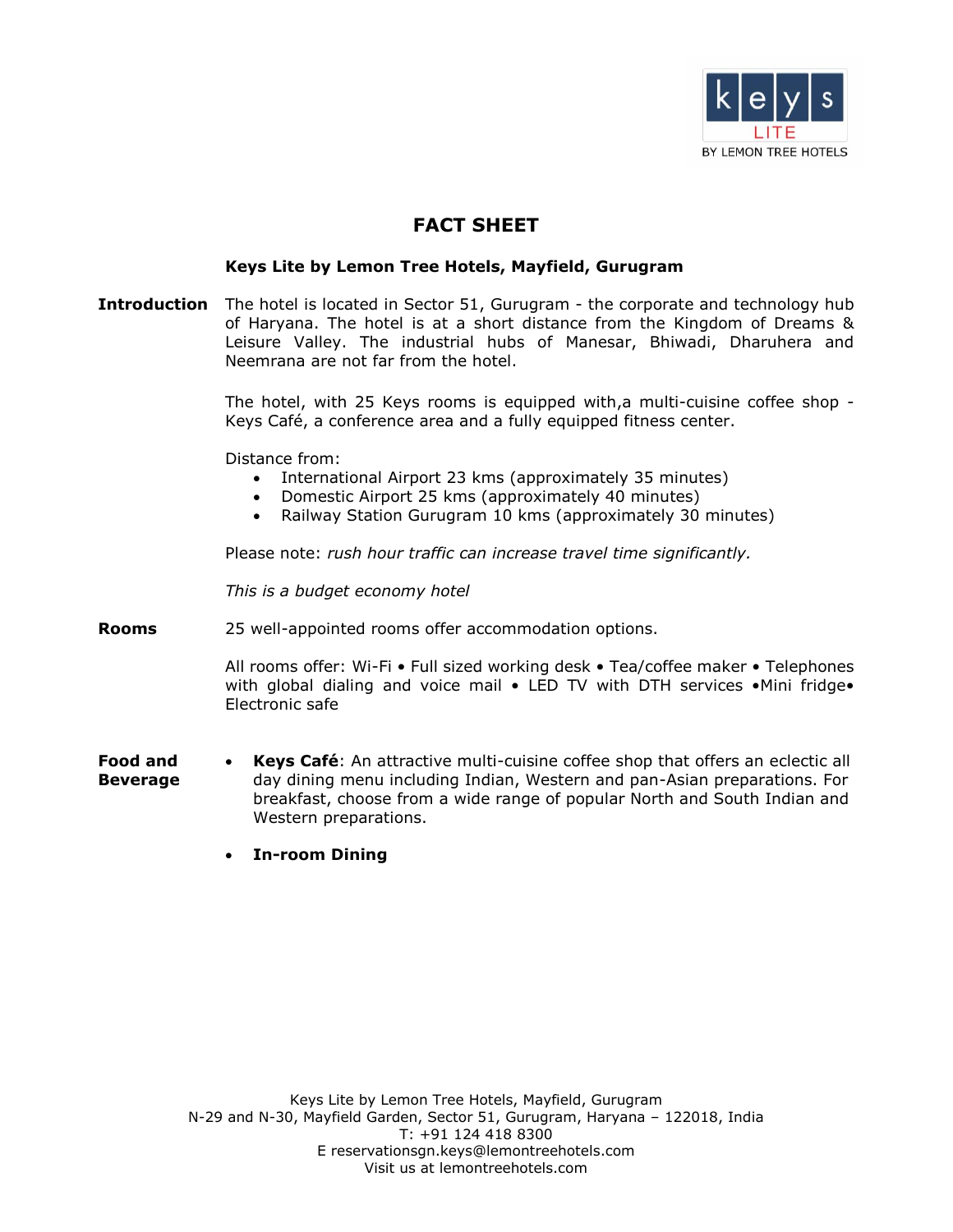

**Conference Facilities** This property features an array of well-appointed spaces for all types of functions, business meetings, conferences or private events.

### **Conference Hall:** 50 sq. mtr.

Top-of-the-line banquet & meeting space: WiFi net access • Flip chart • Pencils • White board

Seats: 50 theatre style • 28 cluster style

#### **Banquet 1:** 50 sq. mtr.

Top-of-the-line banquet & meeting space: WiFi net access • Flip chart • Pencils • White board Seats: 50 theatre style • 28 cluster style

### **Banquet 2:**49 sq. mtr.

Top-of-the-line banquet & meeting space: WiFi net access • Flip chart • Pencils • White board Seats:40 theatre style • 18 cluster style

**Fitness**  Fitness Center 24X7

# **Centre**

**Other**  24x7 Front Desk

- **Services**
- **•** Business Center Travel assistance
- On-site parking

Please note:

- For best offers, book online at lemontreehotels.com
- Government taxes and service charge as applicable
- Check in time: 2 pm l Check out time: 12 noon
- The hotel accepts all major international credit cards
- Contactless payment modes available